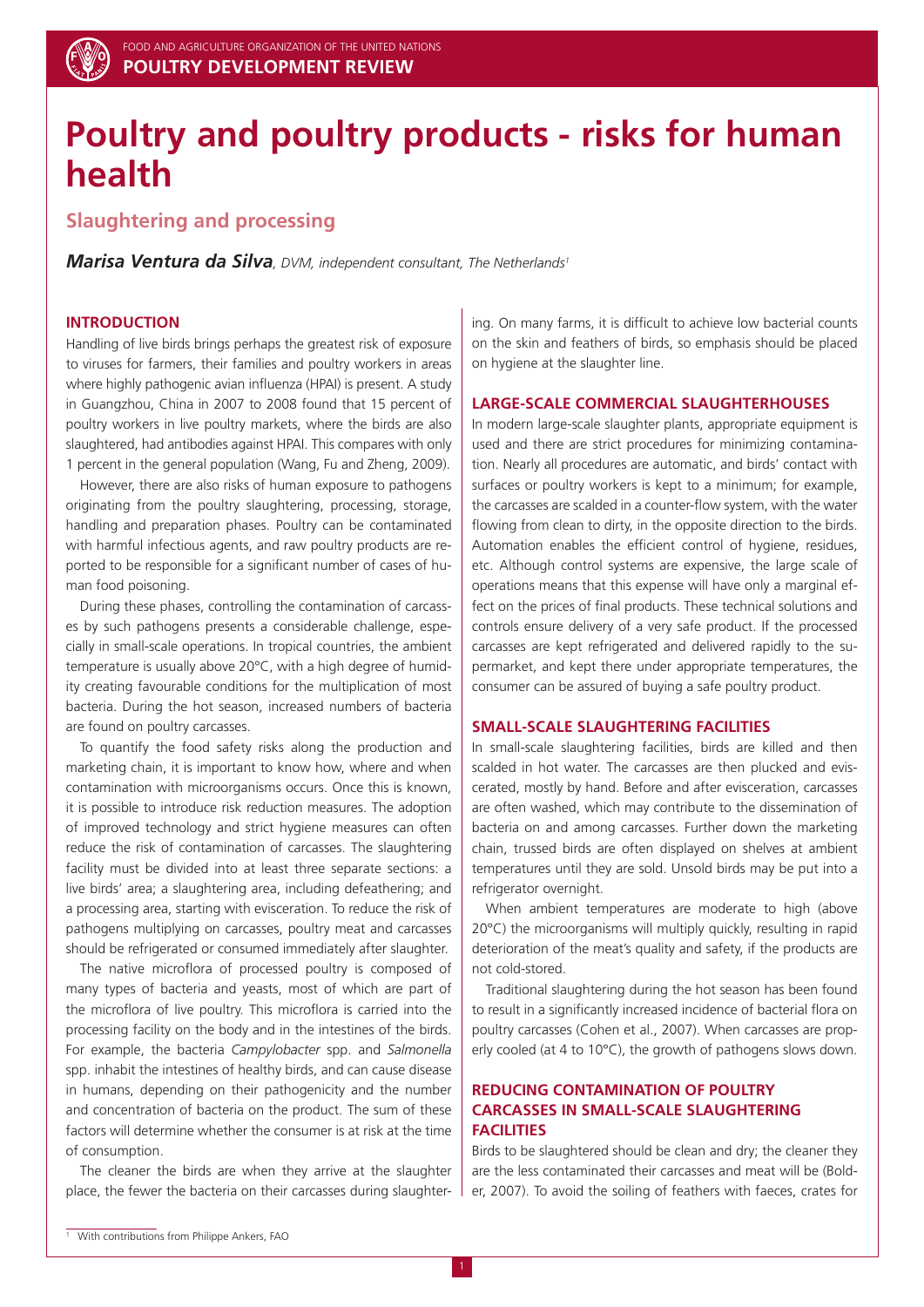#### **Poultry Development Review •** *Poultry and poultry products - risks for human health*



transporting poultry should not be stacked on top of each other, unless there are solid partitions between them.

The people slaughtering the birds should take precautions, by washing their hands frequently and avoiding the splashing of blood on to their face and clothes.

Placing the birds into cones for slaughter prevents the spread of microorganisms, because it prevents the birds from flapping during **bleeding**. The spreading of feathers during the slaughter



*Fixation in funnels during bleeding to prevent spread of micro-organisms*

process is also reduced, and hygiene is improved. Blood, which can contain pathogens, is collected in the trough beneath the cone and will not be splashed.

Commercial poultry processing plants defeather carcasses mechanically, after the feathers have been loosened by scalding (Arnold, 2007). **Scalding** involves immersing the carcasses in hot water (for four minutes at 50 to 58°C, or by dipping several times in water at 65°C), to loosen the feathers from the skin. In smallscale operations, this scalding is often done in a cooking pan. An under-scalded carcass will be difficult to pluck, while an overscalded one will show torn skin or cooked flesh. Harmful bacteria and viruses can survive the scalding process. In some cultures, birds are scalded in boiling water. This reduces the risk of spreading viruses, but may cook the flesh. The quality and temperature of the scalding water are critical in determining the final degree of carcass contamination. The water should be frequently replaced.

Cross-contamination among carcasses is an important problem during the **defeathering** process. Mechanical defeathering equipment work centrifugally; the carcasses are rotated and the feathers are rubbed off by rubber fingers. Carcass contamination can occur through:

- direct contact between contaminated and uncontaminated carcasses;
- compression of the carcass, resulting in expulsion of internal faeces to the carcass surface;
- the mechanical fingers;
- contaminated feathers remaining in the plucker.

At **evisceration**, the vent is opened, the internal organs are removed, and the gizzard, liver and heart may be harvested. Carcasses can be contaminated through spillage of the contents of the intestines.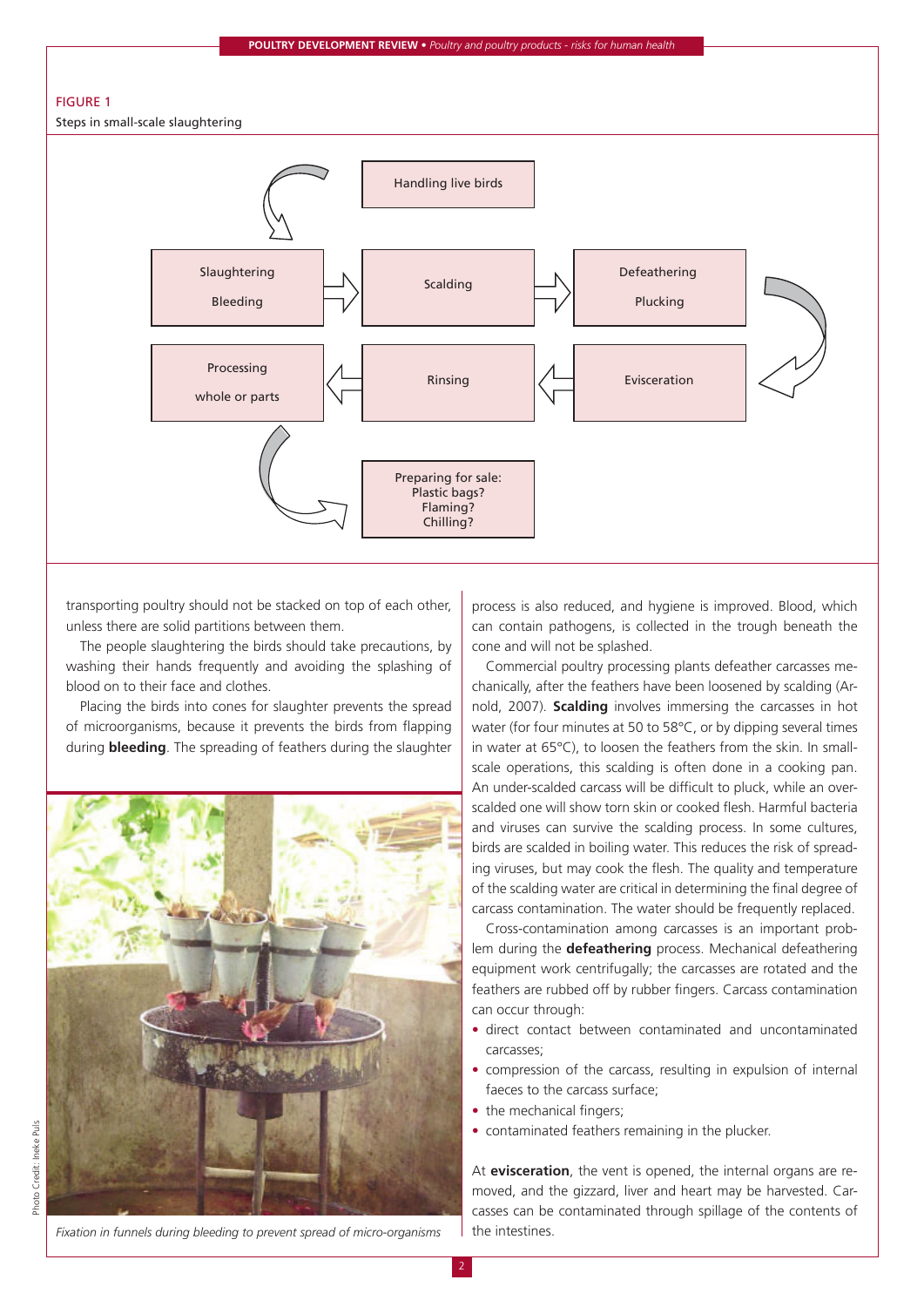

*Mechanical fingers should be renewed regularly, as cracked and worn fingers can harbour bacteria*



*Hanging is hygiene!*

The contamination of carcasses and meat with poultry bacteria is not the only health risk to humans; the bacteria carried by poultry workers can also be transferred to the carcasses and subsequently to consumers. *Staphylococcus aureus* is a bacterium of particular concern here. Where evisceration is done by hand, as in traditional slaughter places, there is a potentially serious risk of contamination with these bacteria. Infrequent hand-washing exacerbates the problem. The primary factor contributing to staphylococcal food poisoning outbreaks is inadequate control of temperature after slaughter, with the initial contamination often being traced to poor personal hygiene by food handlers. If slaughter is followed by storage at temperatures that permit bacterial growth and multiplication, toxins will be produced. Staphylococcal toxins are noted for their heat resistance, and typically they cannot be inactivated by the normal heat processing of food (Cohen *et al.*, 2007). This means that once the toxins are present in the uncooked meat, people will get sick even from thoroughly cooked food.

Where carcasses are **rinsed** (with a shower or spray), the water used should be of drinking quality. Washing with cold water reduces the quantity of microorganisms on the carcass in the slaughter process.

For good hygiene, and to wash away all the dirt and bacteria, etc., a regular supply of clean water is essential. Water should also always be available for personal hygiene and the cleaning of knives and other utensils. Water quantity and quality determine the level of hygiene.

Cross-contamination of carcasses can occur on working tables, sinks or draining boards during **processing**. The best way of preventing contamination of clean carcasses is to hang the birds. Abattoir workers handling the carcasses and contaminated knives can also act as vectors for the cross-contamination of carcasses.

When **preparing for sale**, bird carcasses are sometimes put into plastic bags, which prevent further carcass contamination. In

## Figure 2

The contribution of each stage of the slaughter process to bacterial contamination



*Source:* Logue and Nde, 2007.

Photo Credit: Copyright 2008, Charlotte Observer / MCT

Photo Credit: Copyright 2008, Charlotte Observer / MCT